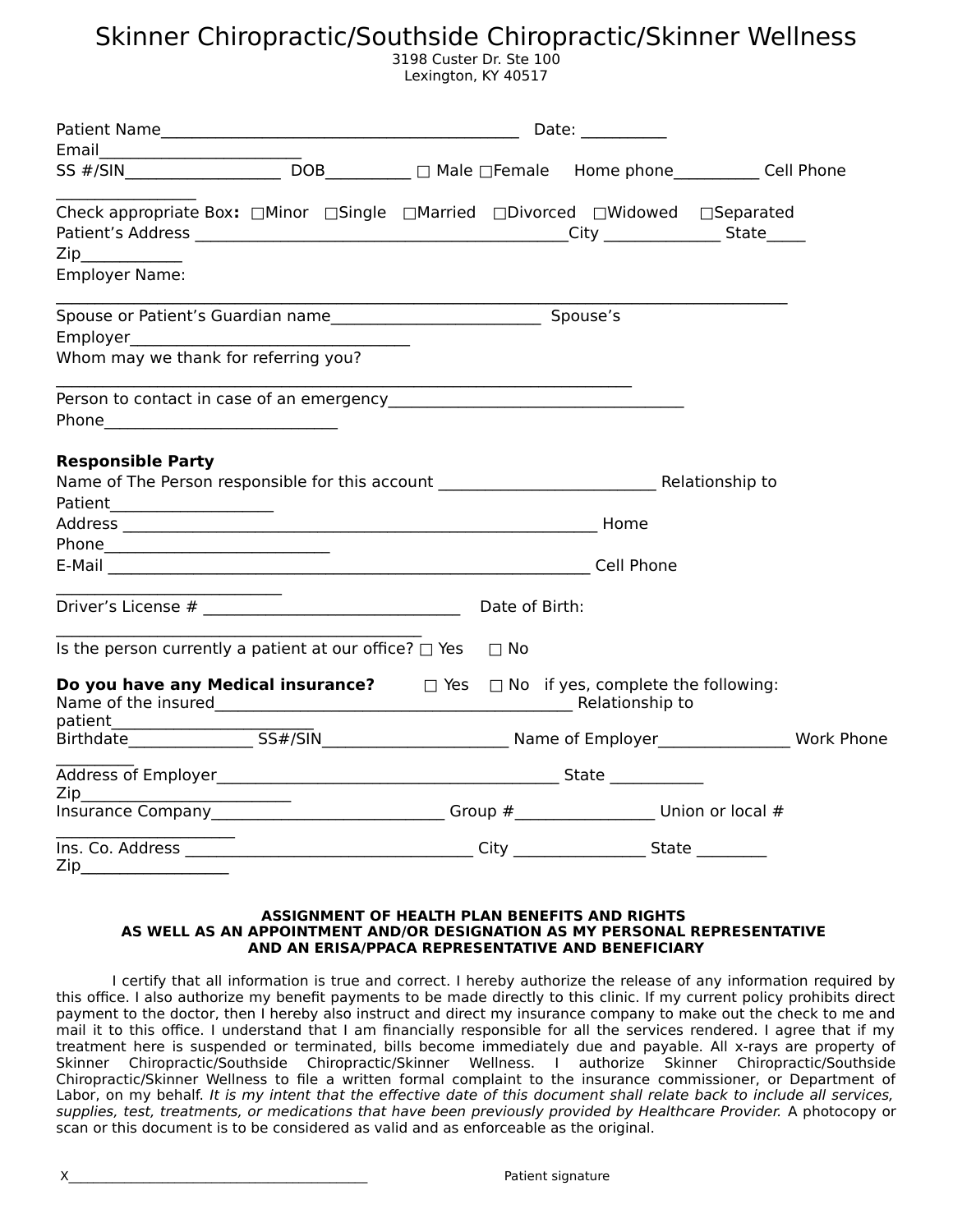| Patient Name: | DOB:                                | Date: |
|---------------|-------------------------------------|-------|
| Date:         | Patient name printed                |       |
|               | signature of Guardian if applicable |       |

 $\mathcal{L}_\text{max}$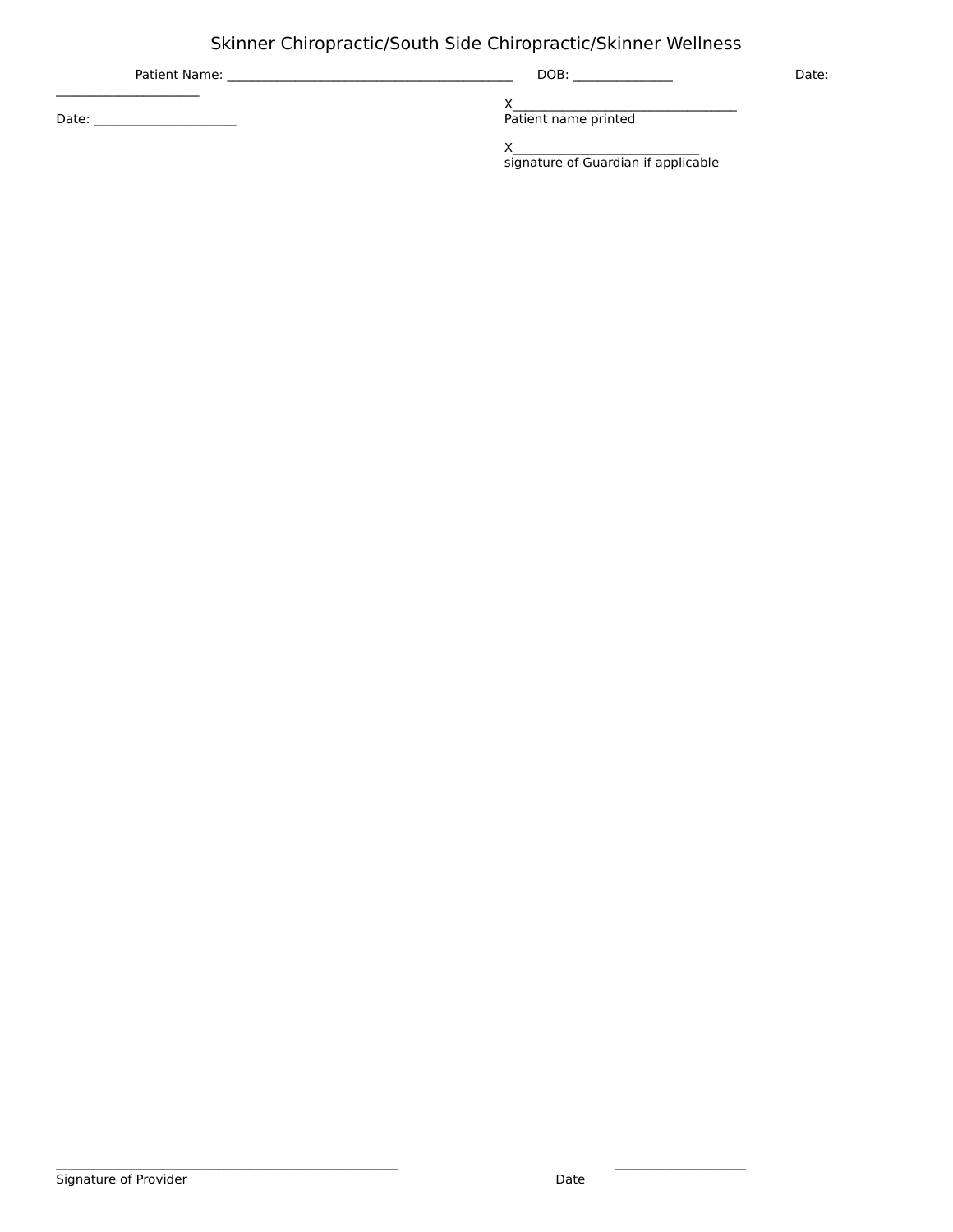Patient Name: \_\_\_\_\_\_\_\_\_\_\_\_\_\_\_\_\_\_\_\_\_\_\_\_\_\_\_\_\_\_\_\_\_\_\_\_\_\_\_\_\_\_\_\_\_\_ DOB: \_\_\_\_\_\_\_\_\_\_\_\_\_\_\_\_ Date:

Chief Complaint:

 $\mathcal{L}_\text{max}$ 

#### **History of Present illness:** Location: \_\_\_\_\_\_\_\_\_\_\_\_\_\_\_\_\_\_\_\_\_\_\_\_\_\_\_\_\_\_\_\_\_\_\_\_\_\_\_\_\_\_\_\_\_\_\_\_\_\_\_\_\_ (Where is the pain/problem?) Quality: \_\_\_\_\_\_\_\_\_\_\_\_\_\_\_\_\_\_\_\_\_\_\_\_\_\_\_\_\_\_\_\_\_\_\_\_\_\_\_\_\_\_\_\_\_\_\_\_\_\_\_\_\_\_ (Example: normal vs abnormal color, activity, etc..) Severity:  $\mathcal{L}_\text{max}$  and  $\mathcal{L}_\text{max}$  and  $\mathcal{L}_\text{max}$  and  $\mathcal{L}_\text{max}$  and  $\mathcal{L}_\text{max}$ (How severe is the pain/problem on a scale of 1-10 with 10 being the most severe?) Duration:  $\mathcal{L}_\text{max}$  and  $\mathcal{L}_\text{max}$  and  $\mathcal{L}_\text{max}$  and  $\mathcal{L}_\text{max}$  and  $\mathcal{L}_\text{max}$ (How long have you had this pain/ problem? When did it start?) Timing:  $\mathcal{L}_\text{max}$  and  $\mathcal{L}_\text{max}$  and  $\mathcal{L}_\text{max}$  and  $\mathcal{L}_\text{max}$  and  $\mathcal{L}_\text{max}$ (Does the pain/problem occur at a specific time?) Context:  $\mathcal{L}_\text{max}$  and  $\mathcal{L}_\text{max}$  and  $\mathcal{L}_\text{max}$  and  $\mathcal{L}_\text{max}$  and  $\mathcal{L}_\text{max}$  (Where were you at the onset of this pain/problem?) Associated Signs/Symptoms:  $\mathcal{L}_\text{max}$  and  $\mathcal{L}_\text{max}$  and  $\mathcal{L}_\text{max}$  and  $\mathcal{L}_\text{max}$ (What other associated problems have you been having?) Aggravating factors:  $\mathcal{L}_\text{max}$  and  $\mathcal{L}_\text{max}$  and  $\mathcal{L}_\text{max}$  and  $\mathcal{L}_\text{max}$  $\mathcal{L}_\text{max}$  and  $\mathcal{L}_\text{max}$  and  $\mathcal{L}_\text{max}$  and  $\mathcal{L}_\text{max}$  and  $\mathcal{L}_\text{max}$  and  $\mathcal{L}_\text{max}$ (What makes the pain/problem worse? Have you had previous episodes?) Relieving factors:  $\mathcal{L}_\text{max}$  and  $\mathcal{L}_\text{max}$  and  $\mathcal{L}_\text{max}$  and  $\mathcal{L}_\text{max}$ \_\_\_\_\_\_\_\_\_\_\_\_\_\_\_\_\_\_\_\_\_\_\_\_\_\_\_\_\_\_\_\_\_\_\_\_\_\_\_\_\_\_\_\_\_ (What makes the pain/problem better?)

### **Complete this section if due to an accident**

Brief description of accident:

#### Type of accident:

- o Auto
- o Workers Comp
- o Fall
- $\circ$  Other:
- Date of accident:

#### **Past Medical History**

Please check the box if you have had any of the following: Measles/Mumps C A sthma

| hicken pox        |   | ------                        | в |
|-------------------|---|-------------------------------|---|
|                   | w | ronchitis                     |   |
| hooping Cough     | S | nemia                         | А |
| carlet Fever      |   |                               | R |
|                   | R | lood/Plasma                   |   |
| heumatic fever    | P | Transfusion                   | B |
| neumonia          |   | leeding Tendency              |   |
|                   | т |                               | Ħ |
| uberculosis       |   | lcer                          | н |
| f yes, last xray? |   | epatitis                      |   |
|                   |   |                               | R |
|                   |   | ecurrent Bladder<br>Infection |   |

 $\mathcal{L}_\text{max} = \mathcal{L}_\text{max} = \mathcal{L}_\text{max} = \mathcal{L}_\text{max} = \mathcal{L}_\text{max} = \mathcal{L}_\text{max} = \mathcal{L}_\text{max} = \mathcal{L}_\text{max} = \mathcal{L}_\text{max} = \mathcal{L}_\text{max} = \mathcal{L}_\text{max} = \mathcal{L}_\text{max} = \mathcal{L}_\text{max} = \mathcal{L}_\text{max} = \mathcal{L}_\text{max} = \mathcal{L}_\text{max} = \mathcal{L}_\text{max} = \mathcal{L}_\text{max} = \mathcal{$  $\mathcal{L}_\text{max} = \mathcal{L}_\text{max} = \mathcal{L}_\text{max} = \mathcal{L}_\text{max} = \mathcal{L}_\text{max} = \mathcal{L}_\text{max} = \mathcal{L}_\text{max} = \mathcal{L}_\text{max} = \mathcal{L}_\text{max} = \mathcal{L}_\text{max} = \mathcal{L}_\text{max} = \mathcal{L}_\text{max} = \mathcal{L}_\text{max} = \mathcal{L}_\text{max} = \mathcal{L}_\text{max} = \mathcal{L}_\text{max} = \mathcal{L}_\text{max} = \mathcal{L}_\text{max} = \mathcal{$  $\mathcal{L}_\text{max} = \mathcal{L}_\text{max} = \mathcal{L}_\text{max} = \mathcal{L}_\text{max} = \mathcal{L}_\text{max} = \mathcal{L}_\text{max} = \mathcal{L}_\text{max} = \mathcal{L}_\text{max} = \mathcal{L}_\text{max} = \mathcal{L}_\text{max} = \mathcal{L}_\text{max} = \mathcal{L}_\text{max} = \mathcal{L}_\text{max} = \mathcal{L}_\text{max} = \mathcal{L}_\text{max} = \mathcal{L}_\text{max} = \mathcal{L}_\text{max} = \mathcal{L}_\text{max} = \mathcal{$ 

|                      | K |                | S |
|----------------------|---|----------------|---|
| idney Disease        |   | troke          |   |
|                      | A |                | D |
| rthritis             |   | iabetes        |   |
|                      | B |                | т |
| ack trouble          |   | hyroid Disease |   |
|                      | м |                | G |
| igraine headaches    |   | laucoma        |   |
|                      | н |                | C |
| igh blood pressure   |   | ancer          |   |
|                      |   | Other:         |   |
| ow blood pressure    |   |                |   |
|                      | м |                |   |
| itral valve prolapse |   |                |   |
|                      | P |                |   |
| eripheral Vascular   |   |                |   |
| disease              |   |                |   |

 $\mathcal{L}_\text{max} = \mathcal{L}_\text{max} = \mathcal{L}_\text{max} = \mathcal{L}_\text{max} = \mathcal{L}_\text{max} = \mathcal{L}_\text{max} = \mathcal{L}_\text{max} = \mathcal{L}_\text{max} = \mathcal{L}_\text{max} = \mathcal{L}_\text{max} = \mathcal{L}_\text{max} = \mathcal{L}_\text{max} = \mathcal{L}_\text{max} = \mathcal{L}_\text{max} = \mathcal{L}_\text{max} = \mathcal{L}_\text{max} = \mathcal{L}_\text{max} = \mathcal{L}_\text{max} = \mathcal{$  $\mathcal{L}_\text{max} = \mathcal{L}_\text{max} = \mathcal{L}_\text{max} = \mathcal{L}_\text{max} = \mathcal{L}_\text{max} = \mathcal{L}_\text{max} = \mathcal{L}_\text{max} = \mathcal{L}_\text{max} = \mathcal{L}_\text{max} = \mathcal{L}_\text{max} = \mathcal{L}_\text{max} = \mathcal{L}_\text{max} = \mathcal{L}_\text{max} = \mathcal{L}_\text{max} = \mathcal{L}_\text{max} = \mathcal{L}_\text{max} = \mathcal{L}_\text{max} = \mathcal{L}_\text{max} = \mathcal{$  $\mathcal{L}_\text{max} = \mathcal{L}_\text{max} = \mathcal{L}_\text{max} = \mathcal{L}_\text{max} = \mathcal{L}_\text{max} = \mathcal{L}_\text{max} = \mathcal{L}_\text{max} = \mathcal{L}_\text{max} = \mathcal{L}_\text{max} = \mathcal{L}_\text{max} = \mathcal{L}_\text{max} = \mathcal{L}_\text{max} = \mathcal{L}_\text{max} = \mathcal{L}_\text{max} = \mathcal{L}_\text{max} = \mathcal{L}_\text{max} = \mathcal{L}_\text{max} = \mathcal{L}_\text{max} = \mathcal{$ 

 $\mathcal{L}_\text{max}$  and the contract of the contract of the contract of the contract of the contract of the contract of the contract of the contract of the contract of the contract of the contract of the contract of the contrac  $\mathcal{L}_\text{max}$  and  $\mathcal{L}_\text{max}$  and  $\mathcal{L}_\text{max}$  and  $\mathcal{L}_\text{max}$  and  $\mathcal{L}_\text{max}$  $\mathcal{L}_\text{max}$  and  $\mathcal{L}_\text{max}$  and  $\mathcal{L}_\text{max}$  and  $\mathcal{L}_\text{max}$  and  $\mathcal{L}_\text{max}$  $\mathcal{L}_\text{max}$  and  $\mathcal{L}_\text{max}$  and  $\mathcal{L}_\text{max}$  and  $\mathcal{L}_\text{max}$  and  $\mathcal{L}_\text{max}$ 

### **Previous Hospitalizations/Surgeries/Serious Illnesses**

 $\mathcal{L}_\text{max}$ 

Please include location and date

| Signature of Provider | Date |
|-----------------------|------|
|                       |      |
|                       |      |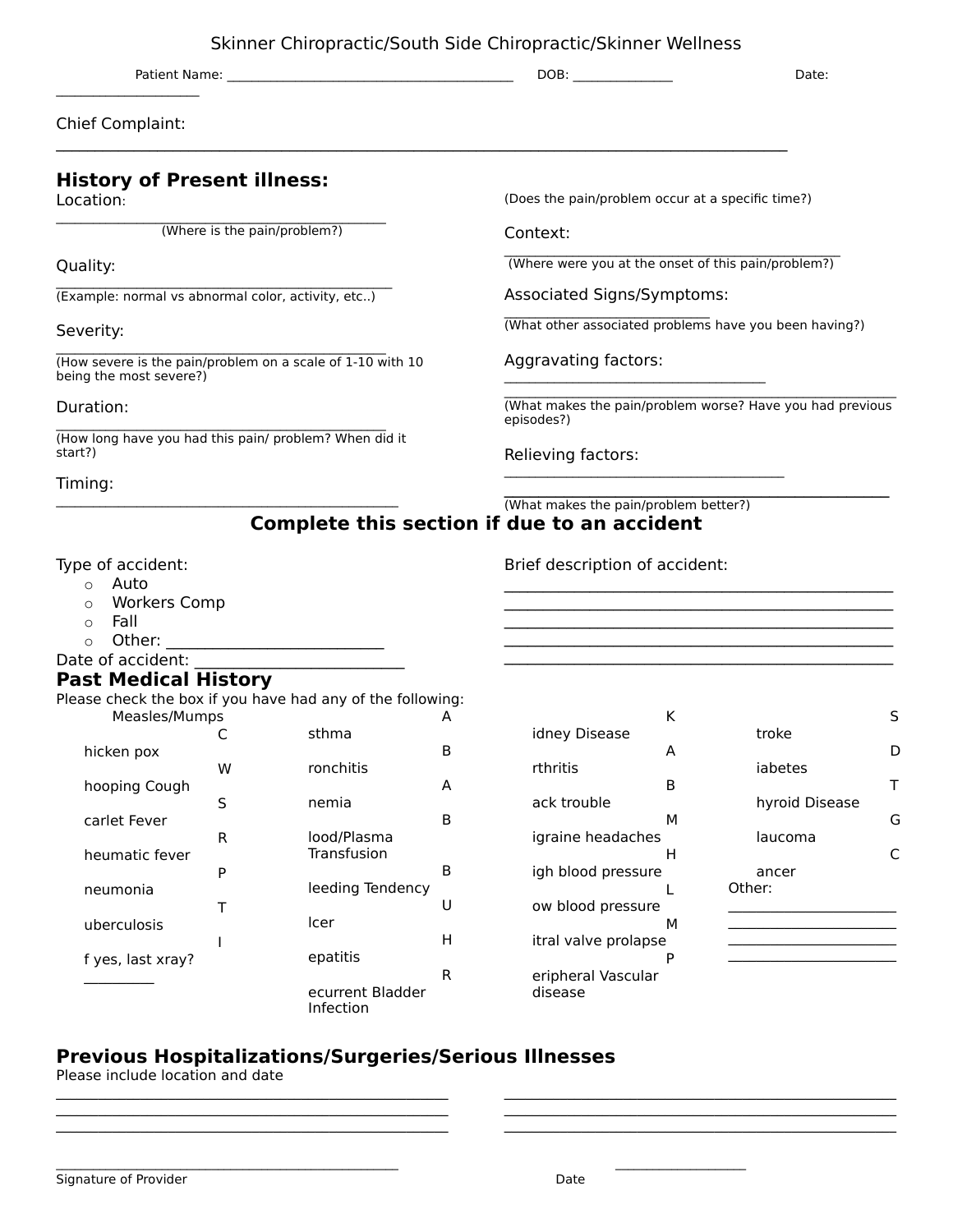Patient Name: \_\_\_\_\_\_\_\_\_\_\_\_\_\_\_\_\_\_\_\_\_\_\_\_\_\_\_\_\_\_\_\_\_\_\_\_\_\_\_\_\_\_\_\_\_\_ DOB: \_\_\_\_\_\_\_\_\_\_\_\_\_\_\_\_ Date:  $\mathcal{L}_\text{max}$ 

#### **Health Screenings:**

| Last pap:          | Last colonoscopy: | Last pneumonia shot: |
|--------------------|-------------------|----------------------|
| Last mammogram:    | Last PSA/DRE:     | Last tetanus shot:   |
| Last bone density: | Last Flu shot:    |                      |

 $\mathcal{L}_\text{max}$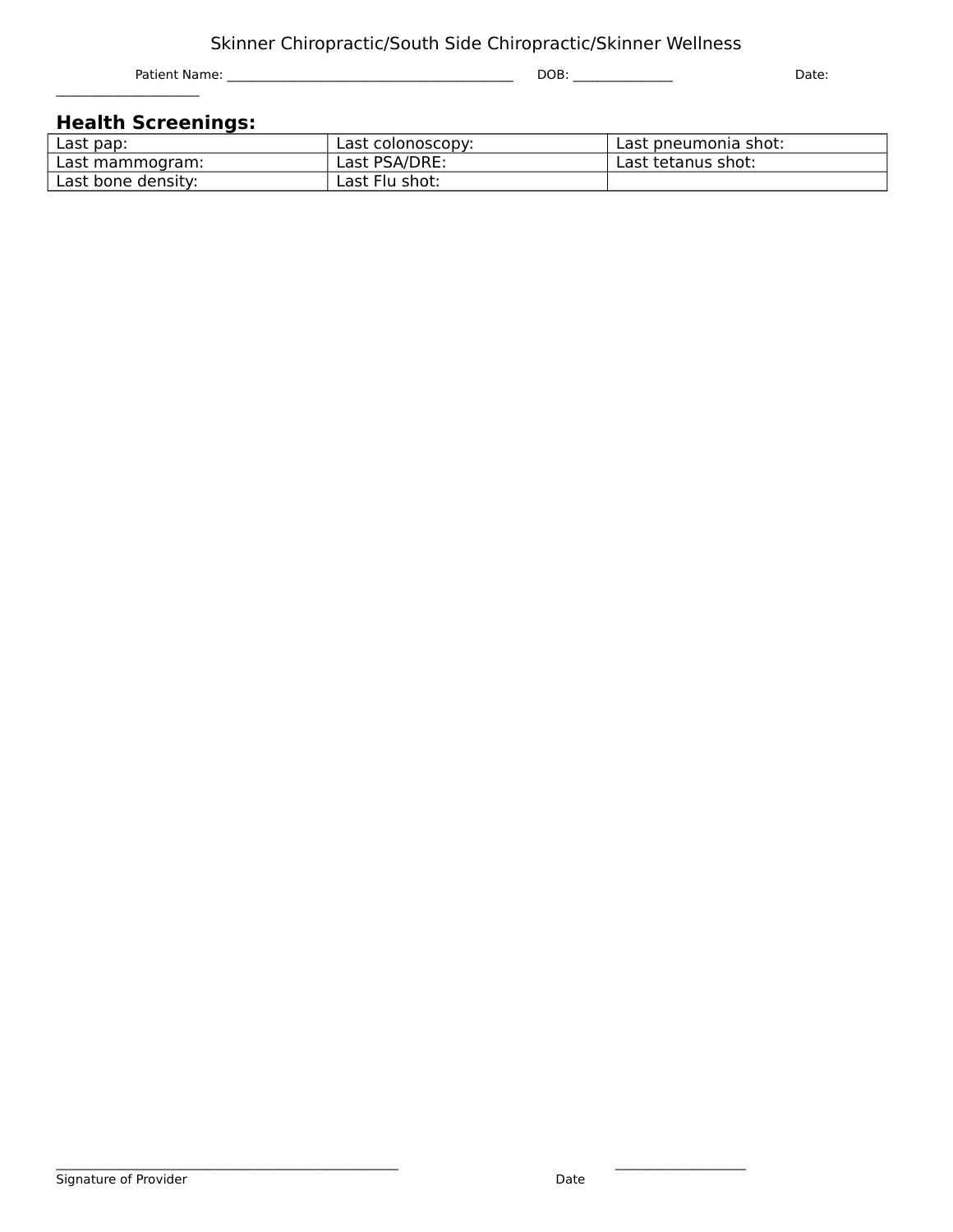| Date:                                                                                                                                                                                                                                       |
|---------------------------------------------------------------------------------------------------------------------------------------------------------------------------------------------------------------------------------------------|
|                                                                                                                                                                                                                                             |
|                                                                                                                                                                                                                                             |
|                                                                                                                                                                                                                                             |
| the control of the control of the control of the control of the control of the control of<br>the control of the control of the control of the control of the control of the control of<br>Tobacco Use: Never: ____ Current: _____ packs per |
| day $x$ ____ yrs Former: ____ packs per day $x$ ___ yrs<br>Use of Drugs Never: __                                                                                                                                                           |
| Excessive Exposure at home or at work to: Fumes:<br>Airborne Particles: Noise: Noise:                                                                                                                                                       |
|                                                                                                                                                                                                                                             |

#### **Family Medical History:** Age and Disease If deceased, cause of

|          |  | death |
|----------|--|-------|
| Mother   |  |       |
| Father   |  |       |
| Brother  |  |       |
| Sister   |  |       |
| Children |  |       |
| Other    |  |       |

### **Review of Systems** (Check here if no symptoms to report)

Please check the box if you have had any of the following in the past 1-2 months Asthma

| <b>A</b> JUILIU       |                        |                            |
|-----------------------|------------------------|----------------------------|
| Stuffy nose           | Irritability           | Migraines                  |
| Hay fever             |                        |                            |
| Sore throat           | Constipation           | <b>Dizziness</b>           |
| Chronic cough         |                        |                            |
| Chest congestion      | Diarrhea               | <b>Numbness</b>            |
| Frequent sneezing     | Burning with urination | Tinging                    |
| Itchy/watery Eyes     |                        |                            |
| Sinus drainage        | Blood in urine         | Pins/needles in hands/feet |
| Earache/ear infection |                        |                            |
| Shortness of breath   | Blood in stool         | Muscle aches               |
| Wheezing              |                        |                            |
| Chest pain            | Feeling foggy          | Joint pain                 |
| Fatigue               |                        |                            |
| Malaise               | Forgetfulness          | Low back pain              |
| Weakness/tiredness    |                        |                            |
| Lightheadedness       | <b>Headaches</b>       | Neck pain                  |